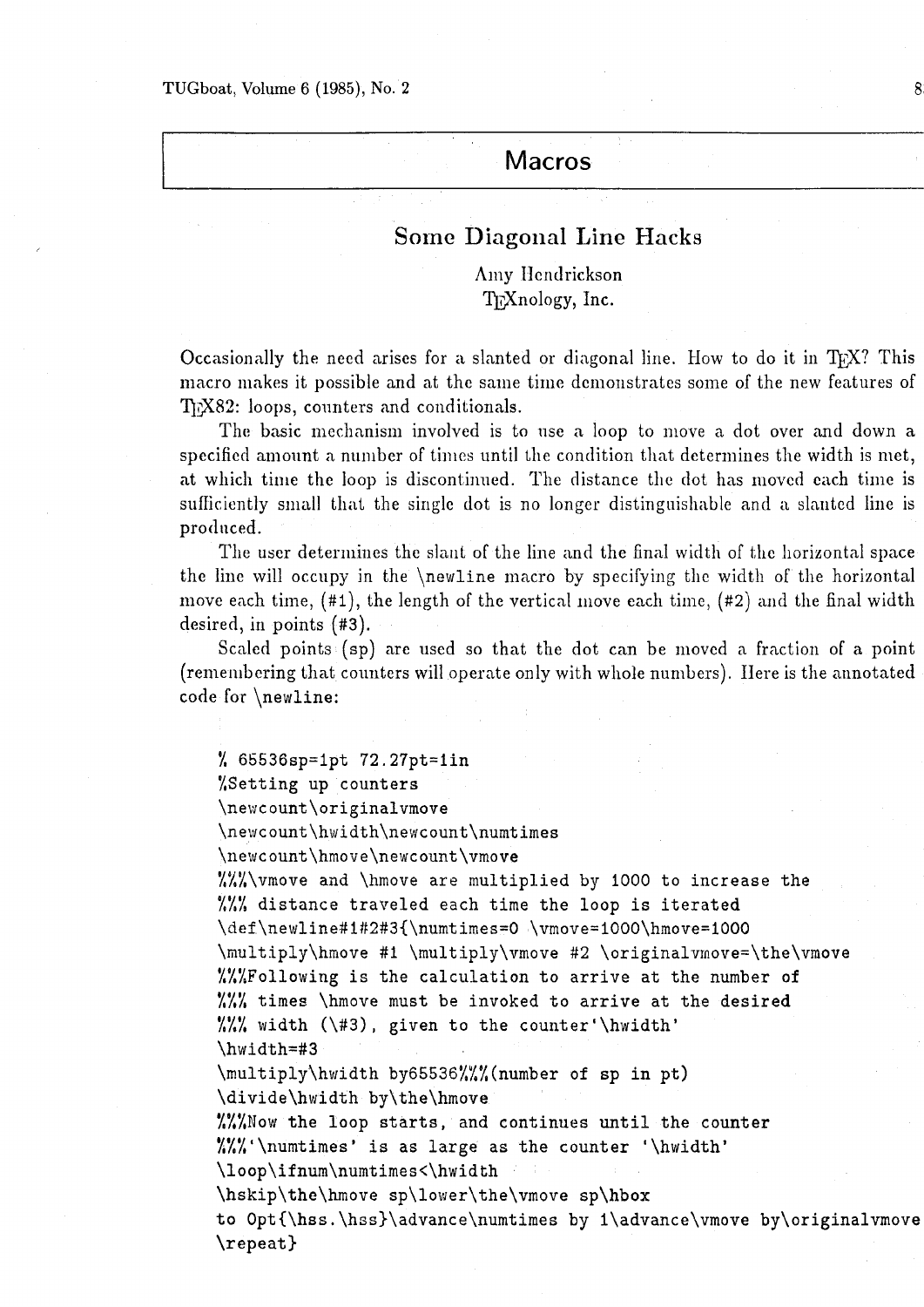The values of the second argument can be negative as well as positive, yielding a line moving up from its origin instcad of down. An example:

```
\newline{40){20}{35}\qquad\newline~20}~-20}{40}\qquad 
\newline{60}{-15}{40}\qquad\newline{30}{40}{25}\qquad\newline{30}{10}{40}
\qquad\newline{30}{60}{45)
```

| You can tailor the line to fit a specified space, for instance in a table, by measuring<br>width you want and playing with the slant of the line until it fits the space correctly.<br>$-\varkappa$ is used after \newline to make it appear within the table. |                                   |                                  |     |           |              |    |        |       |                    |                                  |                                      |         |                                 |   |                          |    |                  |   |       |         |  |
|----------------------------------------------------------------------------------------------------------------------------------------------------------------------------------------------------------------------------------------------------------------|-----------------------------------|----------------------------------|-----|-----------|--------------|----|--------|-------|--------------------|----------------------------------|--------------------------------------|---------|---------------------------------|---|--------------------------|----|------------------|---|-------|---------|--|
|                                                                                                                                                                                                                                                                | First<br>Symbol                   | Nonfloating<br>Insertion Symbols |     |           |              |    |        |       |                    |                                  | Floating<br><b>Insertion Symbols</b> |         |                                 |   |                          |    | Other<br>Symbols |   |       |         |  |
| Second                                                                                                                                                                                                                                                         |                                   |                                  |     |           |              |    |        |       | ${+}$ ${+}$ ${CR}$ |                                  |                                      |         | $\{Z\}$ $\{Z\}$ $\{+\}$ $\{+\}$ |   |                          | A  |                  |   |       |         |  |
| Symbol                                                                                                                                                                                                                                                         |                                   |                                  | B O |           | $\prime$ , . |    | $\{\}$ | ${-}$ | ${-}$              | $\mathbf{C}\mathbf{S}$<br>${DD}$ | $\{\ \}$                             | $\{*\}$ | $\{*\}$                         |   | <b>CS</b><br>${-}$ ${-}$ | CS | $\mathbf{9}$     | x |       | S V P P |  |
|                                                                                                                                                                                                                                                                | B                                 |                                  |     | Y Y Y Y Y |              |    | Y      |       | Y                  | Y                                | Y                                    | Y       | Y                               | Y | Y                        | Y  | Y                | Y |       | Y       |  |
|                                                                                                                                                                                                                                                                | $\mathbf 0$                       |                                  |     |           |              | Y  | Y      |       | Y                  | Y                                | Y                                    | Y       | Y                               | Y | Y                        | Y  | Y                | Y |       | Y       |  |
| Non-                                                                                                                                                                                                                                                           |                                   | Y                                | Y.  | Y.        |              | ΥY | Y      |       | Y                  | Y                                | Y                                    | Y       | Y                               | Y | Y                        | Y  | Y                | Y |       | Y       |  |
| floating                                                                                                                                                                                                                                                       | y.                                |                                  |     |           | Y            |    | Y      |       | Y                  | Y                                | Y                                    | Y       | Y                               | Y | Y                        | Y  | Y                | Y |       | Y       |  |
| Insertion<br>Symbols                                                                                                                                                                                                                                           | ${+ -}$                           |                                  |     | Y Y Y Y   |              |    | Y      |       |                    | Y                                | Y                                    |         | Y                               |   | Y                        |    |                  |   |       |         |  |
|                                                                                                                                                                                                                                                                | ${+ -}$<br>$\mathbf{c}\mathbf{s}$ |                                  | Y Y | Y         |              | Y  |        |       | Y                  | Y                                | Y                                    |         |                                 | Y | Y                        | Y  |                  |   | Y Y Y |         |  |

### *Making* Diamond Shapes

**A** variation on the previous macro will make **a** diamond shape. This is useful for people making programming flow charts. Once again, the values given to it are for horizontal move (#I), vertical move, (#2), and the width of the whole diamond, in points **(#3).** If you copy and use this macro, one caution-at some point you can use up all the memory TFX has, so if you need a *really* big diamond shape, or need to use it many times in one file, you may need to increase your system memory.

 $\mathbb{R}^3$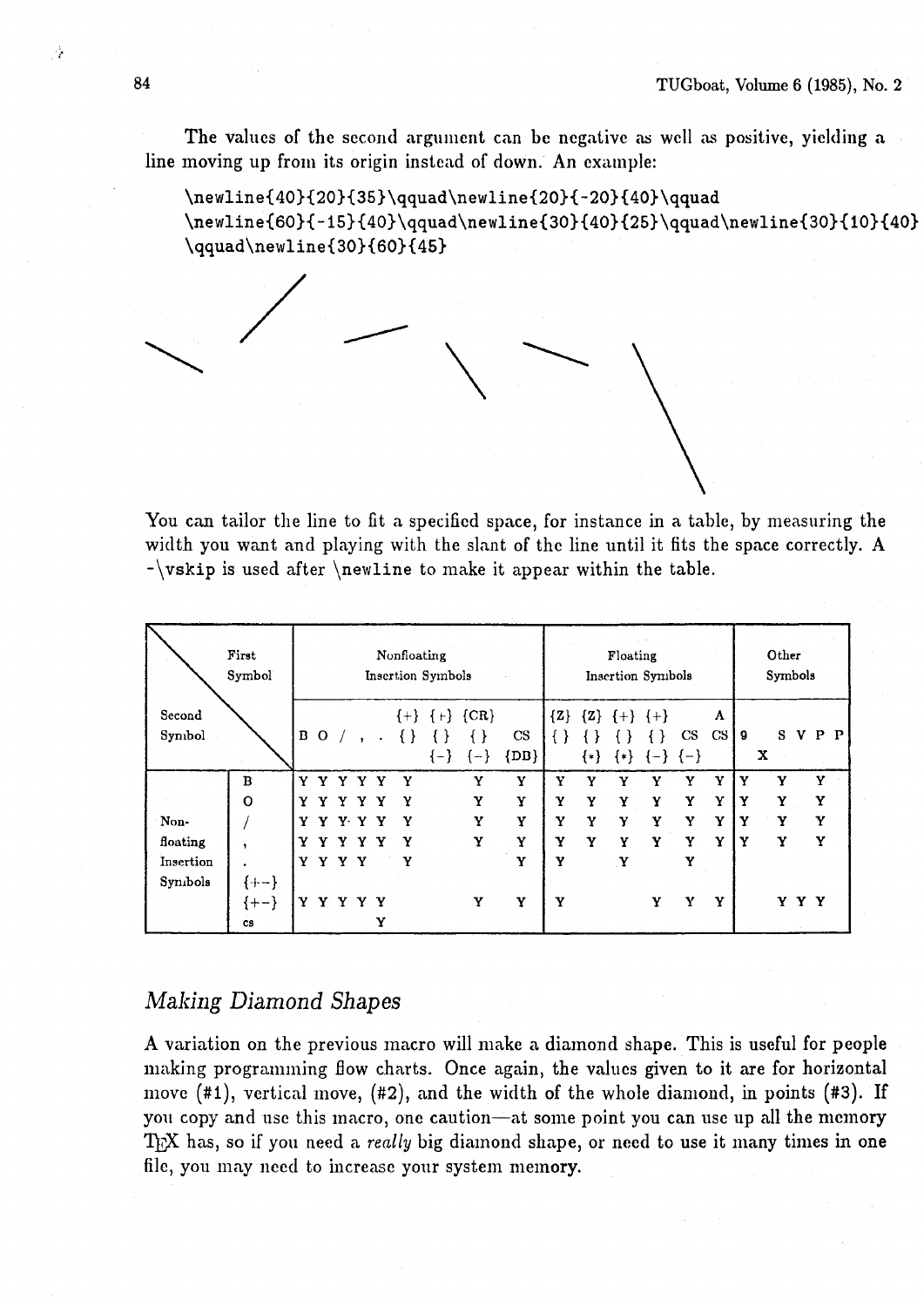#### TUGboat, Volume 6 **(1985),** No. **2** 85

Here is the code for  $\dagger$  diamondline, made by combining four loops, one for each side of the diamond, and with one parameter of the specifications for the height or depth changed for each side, as noted in the comments.

\newcount\hwidth % 65536sp=ipt **\newcount\hmove\newcount\vmove** \newcount\originalvmove \newc ount\hwide \newc ount\numtimes **\def\diamondline#l#2#3{\numtlmes=0** \vmove=I000\hmove=i000 \hwidth=#3 \multiply\hwidth by65536 \divide\hwidth by2 \multiply\hmove #I \multiply\vmove **#2**  \divide\hwidth by\the\hmove **\originalvmove=\the\vmove \loop\ifnum\numtimes<\hwidth**  \hskip\the\hmove sp\lower\the\vmove sp\hbox to Opt{\hss . \hss)\advance\numtimes by i\advance\vmove by\originalvmove \repeat \numt imes=i \loop\if num\numtimes<\hwidth \hskip-\the\hmove sp\lower\the\vmove %%%Notice \hskip-\the\hmove sp\hbox to **Opt{\hss.\hs~)\advance\numtimes** %%%to move to the left by l\advance\vmove by\originalvmove \repeat \numt imes=O \loop\if num\numtimes<\hwidth \hskip-\the\hmove sp\lower\the\vmove sp\hbox to %%%\hskip-\the\hmove Opt{\hss.\hss}\advance\numtimes by  $\frac{N}{\text{to move to the left}}$ 1\advance\vmove by -\originalvmove %%% This time we also need<br>\repeat  $\frac{W}{W}$  -\originalmove to make the line move  $\frac{1}{2}$  -\originalmove to make the line move upwards \numtimes=O \loop\ifnum\numtimes<\hwidth **777 XXX** This time \hskip is positive but \hskip\the\hmove sp\lower\the\vmove sp\hbox to %%% we use -\originalmove \loop\ifnum\numtimes<\hwidth %%% This time \hskip is positive<br>\hskip\the\hmove sp\lower\the\vmove sp\hbox to %%% we use -\original<br>Opt{\hss.\hss}\advance\numtimes by %%% to move up, which finishes<br>1\advance\umove by \origi  $1\ad$ vance $\varepsilon$  by- $\or$ iginalvmove  $\frac{\varepsilon}{\varepsilon}$  the diamond. \repeat)